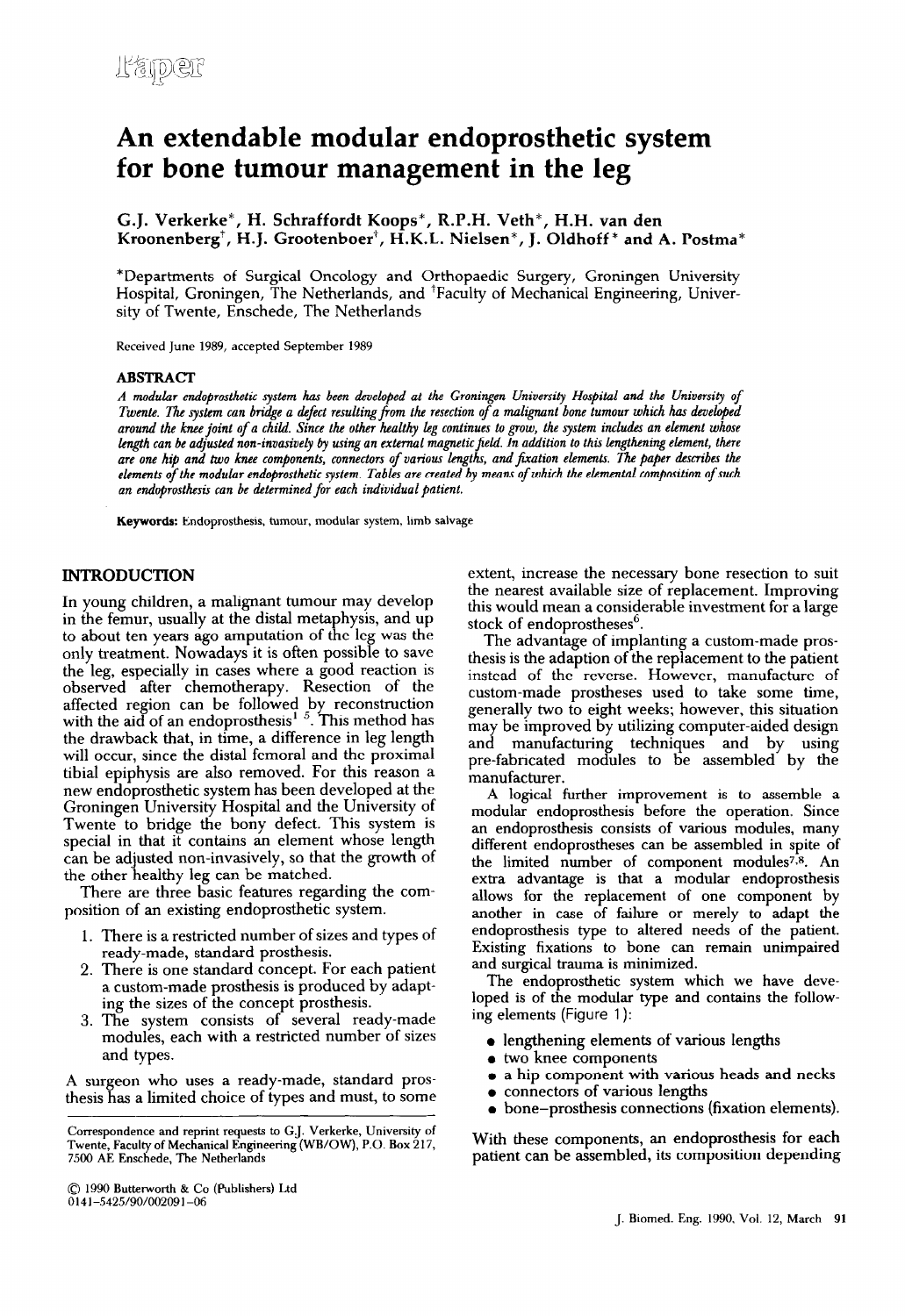

**Figure 1 Modular endoprosthetic system** 

on the length of the resection and on the identity of the resected bone itself (femur or tibia). All components will be described briefly.

To link the different modules, a universal connection was constructed and tested *in vitro9* with a single torsional loading of 200 Nm in both directions, a torsional fatigue loading of  $28$  Nm during  $10^6$  cycles at a frequency of  $10 \text{ Hz}$ , a single four-point bending load of 320 Nm in four perpendicular directions, and bending fatigue loading during  $10<sup>6</sup>$  cycles between  $23$ and 72 Nm at a frequency of 10 Hz. No permanent deformation was observed after the tests. Nondestructive testing did not reveal any cracks.

The universal connection was also tested *in vivo*<sup>10</sup> in combination with a lengthening element. Three animal experiments with two prototypes were per formed. The prototypes were implanted in the tibia of goats for 1.5, 2 and 4 months. After each period, the two parts of the universal connection were found to be firmly attached to each other. No wear marks were visible, and disassembly was easy.

The modular endoprosthetic system can be used after resection of the proximal tibia, the distal, proximal or entire femur. In order to decide the components from which an endoprosthesis should be assembled in each situation, a number of starting points were defined. Guidelines for the composition of an endoprosthesis were then determined.

#### **COMPONENTS**

#### **Lengthening element**

The lengthening element is adjusted non-invasively to follow the growth of the other normal leg. This is achieved by using an external rotating magnetic field which causes rotation of a small permanent magnet in the prosthesis. The magnet drives a motion screw via a gearbox. This screw forces two telescopic tubes apart. The polygonal shape of the inner tube prevents rotary movement between the tubes. To shield the lengthening element from moisture a bellows made of silicone rubber was glued to the lengthening element. The final prototype of this lengthening element (Figure 2) was tested *in vitro11 as* well as *in vimlo.* 



**Figure 2 Lengthening element without bellows a, before and b, after full extension** 

To check the effectiveness of the power supply, the lengthening element was loaded with 450 N, 30 mm eccentric acting, and lengthened by a magnetic field of 0.02 T. Extension appeared to be possible even after five days of inactivity. Since during use in patients forces of 200 N at most are expected, this test proved the satisfactory functioning of the lengthening element. The outer and the inner tube were tested for strength in the same way as the universal connection; no permanent deformation was observed. In order to check whether the bellows and glue bonding were watertight and if the reduced pressure (caused by an increasing volume during elongation of the lengthening element) was equalized by gas diffusion, a prototype was immersed in aerated Ringer's solution and lengthened in steps of 5 mm while measuring the pressure in the model. The bellows and glue bonding had infiltrated the prosthesis. The lowering of the roved to be watertight: after four days no moisture pressure caused by 5 mm lengthening had decreased by 90% in 19 hours.

To check the complete lengthening element with bellows and universal connection, three prototypes were implanted in the tibia of goats. The total extension of 28 mm was reached after seven weekly extensions of 4 mm. All extensions resulted in 4 mm elongations, in spite of an ectopic bone bridge between the two bone segments which had bridged the prosthesis completely. The bellows was intact and had protected the prosthesis from moisture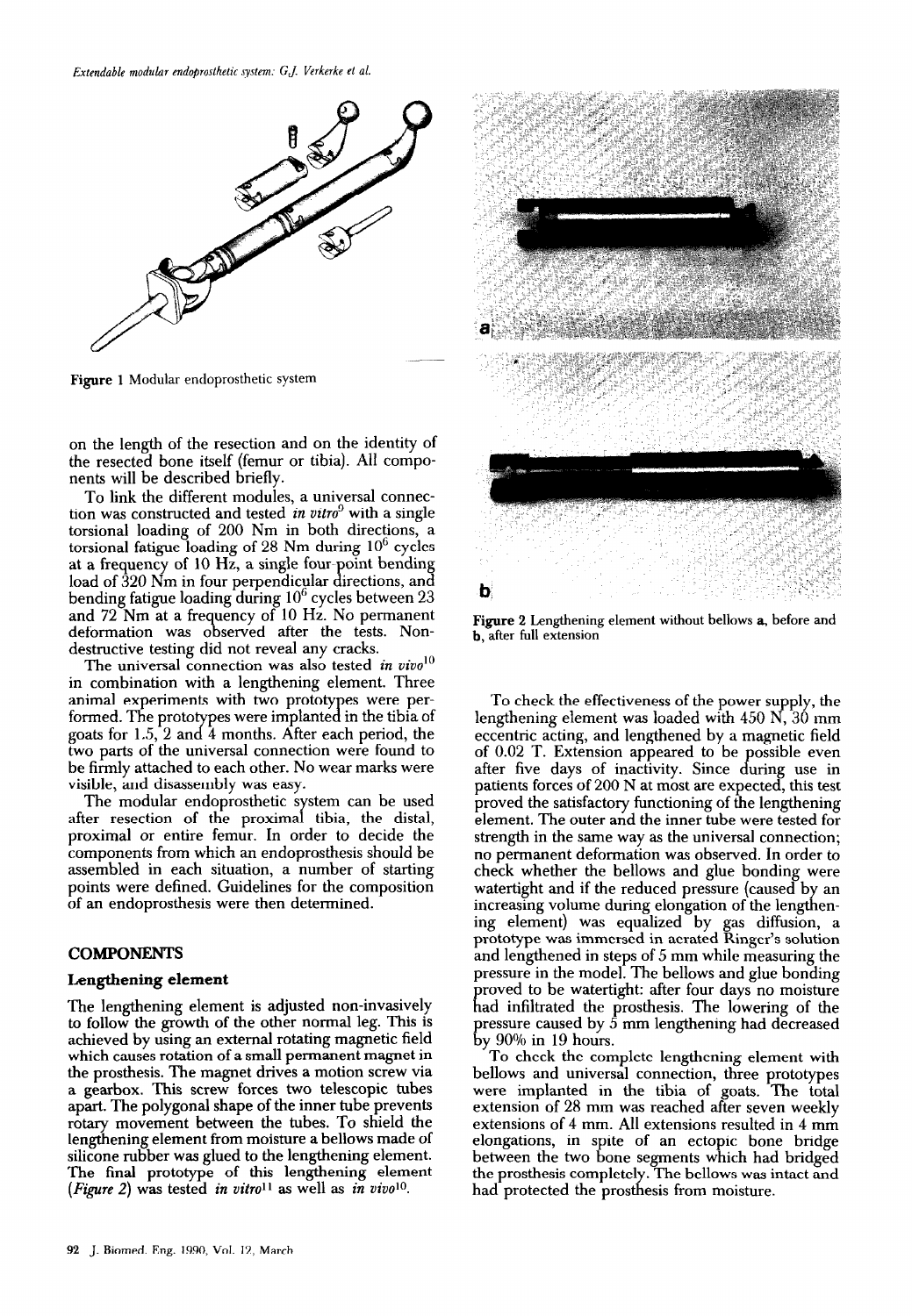## **Knee components**

The two knee components used in the modular endoprosthetic system are derived from an existing semi-constrained knee prosthesis, made from a Co-Cr-Mo alloy. In one knee component the tibia1 stem is replaced by the universal connection. The tibia1 part of this knee component is 20 mm in length. In the other knee component the femoral stem is replaced by the universal connection. The femoral part of this knee component is 55 mm long. Both components are obtainable in a left or right configuration.

## **Hip component**

The hip component, used in the modular endoprosthetic system, is derived from an existing hip prosthesis and can be provided with various heads and necks of different materials and sizes. Instead of a stem, this hip prosthesis is provided with the universal connection. The hip component is 70 mm long and obtainable in a left or right connguration. For acetabular replacement, any system (even bipolar) with appropriate cup diameters can be used.

## **Connectors**

The connectors are composed of a hollow shaft with two lids, which are provided with the universal connection. They are manufactured in two parts, the shaft with one lid, and the other lid separately. In order to fasten the two parts of the connector, they may be welded together. Both TIG-welding and plasma arc-welding were tried<sup>12</sup>. Plasma arc-welding was preferred because of the small size of the heataffected zone. Two plasma arc-welded test pieces were subjected to the loading tests as described previously. Both the weld and the shaft were tested and neither showed any permanent deformation. A non-destructive test did not show any cracks. A hole was made in one lid to allow free movement of the protective gas used during the welding process. After the welding process was completed, the hole was closed by a UHMW-PE plug.

## Bone-prosthesis connection

The endoprosthesis, assembled from the modular endoprosthetic system, is fixed to the remaining part of the femur with a custom-made, press-fit fixation. A stem, on which the contours of the bone are transposed, is placed in the medullary canal and extracor-

tical side plates with unicortical screws provide for the primary rotation stability. The fixation to the remaining part of the tibia is performed by a stem cemented in the medullary canal. At the Groningen University Hospital these fixations have been applied to the fixation of tumour prostheses<sup>10,14</sup>. After an observa tion period from two to eight years no failure was observed.

## COUPLE **CORROSION**

Most elements of the modular endoprosthetic system are made of Ti-A6-4V. When two elements are manufactured from different material, stocks their composition, although restricted to limits according to ASTM-F136, could differ as much as to cause couple corrosion. Coupling Ti-6Al-4V elements to the Co-Cr-Mo knee component or to Co-Cr-Mo heads of the femur component could also cause couple corrosion. Rostoker *et al. I5* have performed an investigation on couple corrosion. Potential corrosion couples were formed, amongst others, between Ti-6A1-4V and 316L stainless steel, cast Co-Cr-Mo alloy, Ti-6A1-4V itself, a Co-Ni-Cr-Mo alloy and graphite. The couples were tested *in vitro* for 100 days in a 1% saline solution at a temperature of 37°C. It appeared that no combination except 316L with  $T_{1-6A1-4V}$  created a corrosion problem. By comparing the results of other couples with results of long term *in vivo* experiments, it is probable that the *in vitro* experiments of 100 days are comparable with *in vivo* experiments of at least six years. This research would indicate that couple corrosion among elements of the modular endoprosthetic system is very unlikely to occur.

## STARTING POINTS FOR THE COMPOSITION OF THE MODULAR SYSTEM

- (1) The endoprosthetic system has to be suitable for children from age ten years with a tumour in the femur, the knee or the proximal tibia.
- (2) At implantation, the prosthesis may be 20 mm longer than the resected bone, without compromising the function of the neurovascular bundle. Also, a permanent difference in leg length of 20 mm at most is permitted. Therefore, the necessary lengthening capacity may be reduced by 40 mm at most. Consequently, for tumours in the proximal femur (maximum further length growth 38 mm, *(Figure* 3), no lengthening element is necessary.
- (3) In tumours of the distal femur, the knee or the



Figure **3** Modular endoprosthetic system to be used after a resection of the distal femur (dimensions in mm)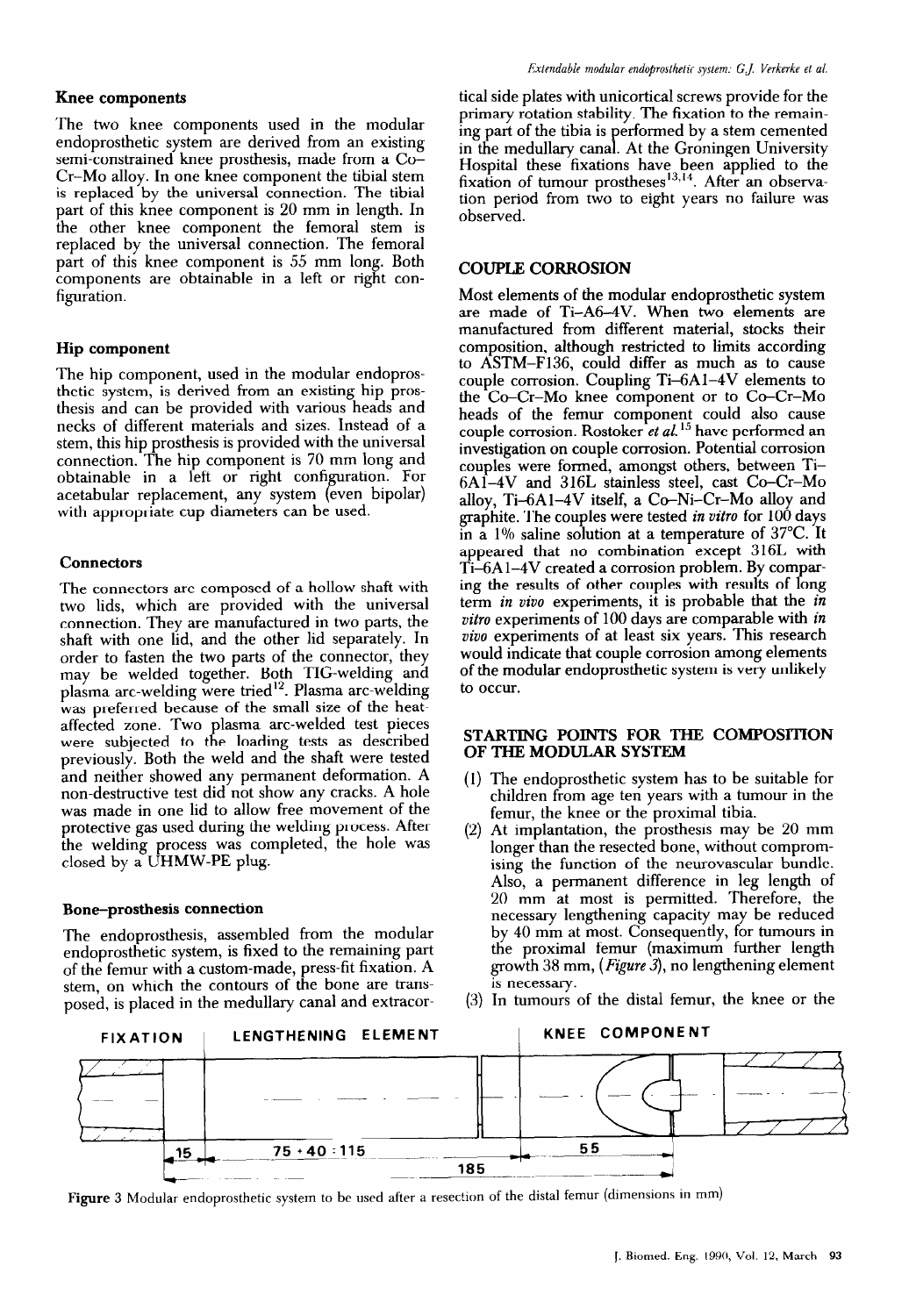| <b>Table 1</b> Extra growth (mm) of the femur and tibia of the healthy leg (with regard to the affected leg) as measured on |  |
|-----------------------------------------------------------------------------------------------------------------------------|--|
| healthy children (min=5 percentile, mean=50 percentile, max=95 percentile).                                                 |  |

| Age (yr) |        | Distal<br>growth femur |      |     |     | Proximal<br>growth tibia |     | Total<br>growth femur |      |     |
|----------|--------|------------------------|------|-----|-----|--------------------------|-----|-----------------------|------|-----|
| Male     | Female | min                    | mean | max | min | mean                     | max | min                   | mean | max |
| 10       |        | 59                     | 76   | 93  | 39  | 50                       | 61  | 84                    | 108  | 132 |
| 11       | 9      | 46                     | 63   | 80  | 30  | 41                       | 52  | 65                    | 89   | 113 |
| 12       | 10     | 30                     | 49   | 69  | 18  | 31                       | 44  | 42                    | 70   | 97  |
| 13       |        | 12                     | 34   | 56  |     | 20                       | 36  | 17                    | 48   | 78  |
| 14       | 12     |                        | 20   | 40  |     |                          | 24  |                       | 28   | 56  |

proximal tibia, the distal femoral and the proximal tibia1 and fibular epiphyses are always resected or deactivated.

- (4 The growth of the normal leg compared with the affected leg can be determined with the aid of lengths of femur and tibia until the end of the growth tables<sup>16</sup>. These list, by age, the increasing growth period, with their deviations. A 2.5% positive correction is applied to the growth length to adjust the data to present-day average heights<sup>17</sup>. After resection of the distal femoral epiphysis, the extra growth of the normal leg amounts to 71% of the growth of the femur; after resection of the proximal tibia1 epiphysis the extra growth of the normal leg amounts to 57% of the growth of the tibia. The extra growths of femur and tibia are listed in *Table 1.*
- (5) *The* length of a lengthening element equals the lengthening capacity plus 75 mm, a bone prosthesis connection is 15 mm long.
- (6) In order to keep the number of lengthening elements and connectors within reasonable limits, it was decided to include three lengthening elements with capacities of 40, 60, and 80 mm and five connectors with lengths of 20,40, 60,80 and 100 mm.

With these starting points, guidelines for the composition of an endoprosthesis were produced.

## **ENDOPROSTHESIS COMPOSITION**

#### **Endoprosthesis composition after resection of the distal femur**

**The** endoprosthesis to be implanted after a resection of 165 mm of the distal femur is shown in *Figure 3.*  The lengthening capacity of the lengthening element is 40 mm. After implantation of the endoprosthesis

**Table 2 Composition of the endoprosthetic system after resection of the distal femur (dimensions in mm)** 

| Resection length | Lengthening capacity Length of femoral<br>of lengthening<br>element | connector |
|------------------|---------------------------------------------------------------------|-----------|
| 185              | 40                                                                  |           |
| 205              | 60                                                                  |           |
| 225              | 80                                                                  |           |
| 245              | 80                                                                  | 20        |
| 265              | 80                                                                  | 40        |
| 285              | 80                                                                  | 60        |

the femur is 20 mm longer, which is acceptable, but it does involve a necessary temporary heightening of the healthy leg by 20 mm. The permissible subsequent growth of the healthy leg has increased to 60 mm. If the resection length exceeds 165 mm, the endoprosthesis can be adjusted by implanting a longer lengthening element (with 20 or 40 mm more lengthening capacity) and, in some cases, an extra connector in the femur. The composition of the endoprosthetic system for all resection lengths can be determined from *Table 2.* 

## **Endoprosthesis composition after resection of the proximal tibia**

**The** endoprosthesis to be implanted after a resection of 130 mm of the proximal tibia is shown in *Figure 4 The* lengthening capacity of the lengthening element is 40 mm. As Figure 4 shows, the tibia is 20 mm longer after implantation of the endoprosthesis, which is acceptable. This increases the permissible growth of the healthy leg to 60 mm. In case of a resection length in excess of 130 mm, the endoprosthesis may be adjusted by implanting a lengthening element 20 or 40 mm longer and, in some cases, an extra connector in the tibia. The composition of the endoprosthesis for all resection lengths can be determined from *Table 3.* 



Figure *4* **Modular endoprosthetic system to be used after resection of the proximal tibia (dimensions in mm)**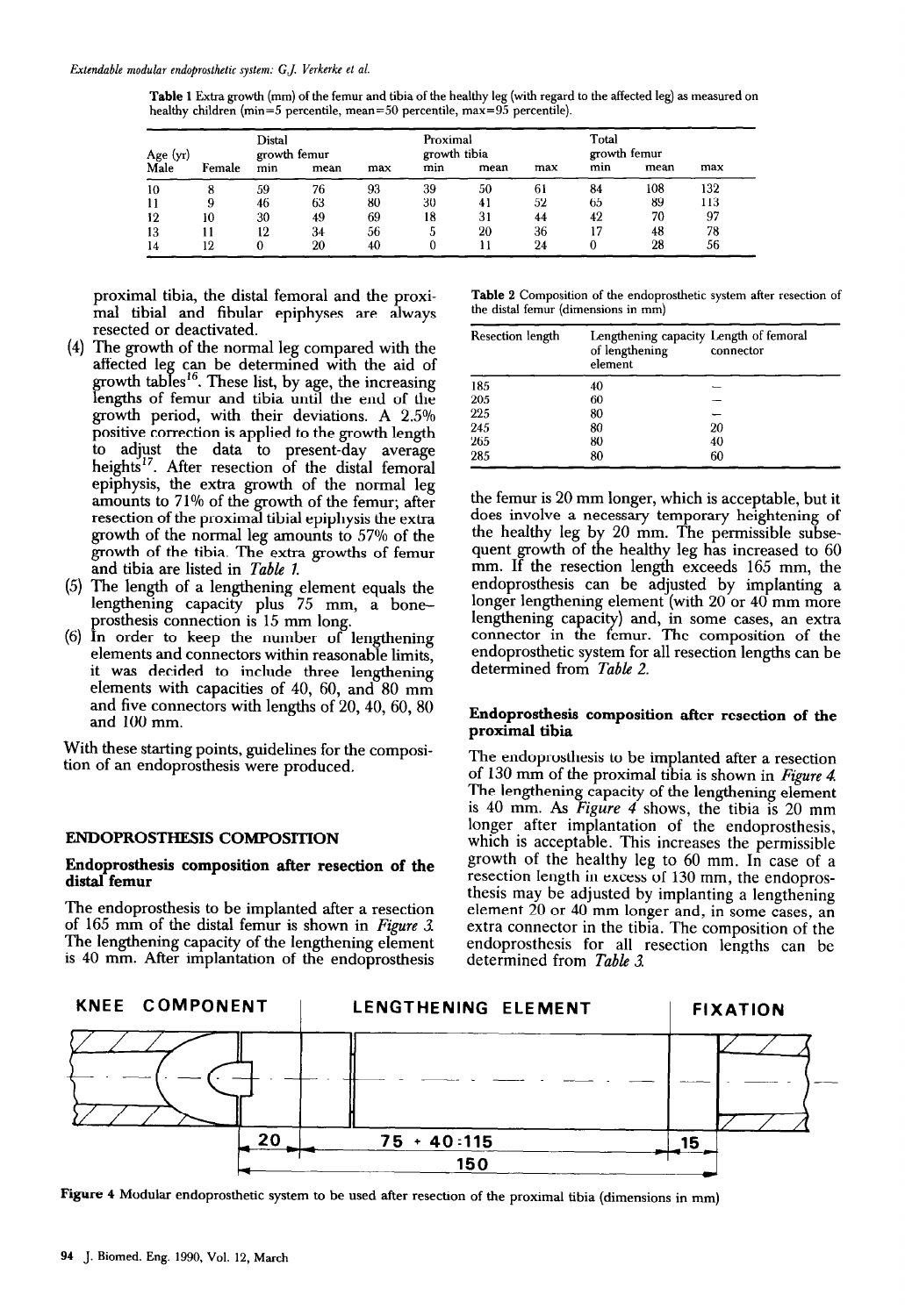

**Figure 5 Modular endoprosthetic system to be used after resection of the entire femur (dimensions** in mm)

**Table 3 Composition of the endoprosthetic system after resection of the proximal tibia (dimensions** in mm)

| Resection length | Lengthening capacity Length of tibial<br>of lengthening<br>element | connector |
|------------------|--------------------------------------------------------------------|-----------|
| 130              | 40                                                                 |           |
| 150              | 60                                                                 |           |
| 170              | 80                                                                 |           |
| 190              | 80                                                                 | 20        |
| 210              | 80                                                                 | 40        |
| 230              | 80                                                                 | 60        |

**Table** 4 **Composition of the endoprosthetic system after resection of the entire** femur



Femoral length

#### **Endoprosthesis composition after resection of the entire femur**

The composition of the endoprosthesis implanted after resection of a femur 300 mm long is presented in *Figure 5* The capacity of the lengthening element is 80 mm. After implantation of the endoprosthesis the femur is 20 mm longer, which is acceptable, but it does involve a necessary temporary heightening of the healthy leg by 20 mm. The allowable growth of the healthy leg is then increased to 100 mm. In the case of a longer femur between 300 and 320 mm, implantation of a larger connector is not yet possible. The resected length in excess of 185 mm must therefore be compensated by decreasing the heightening of the healthy leg, which reduces the growth of the healthy leg that can subsequently be permitted. *Table 4* presents the composition of the endoprosthesis system for all femur lengths. With the hip component, the system is also suitable for use after resection of the proximal femur (in combination with a bone-prosthesis connection and, if necessary, a connector). In this case, no lengthening element is required.

## **CONCLUSIONS**

The modular endoprosthetic system consists of boneprosthesis connections, two semiconstrained knee components (in both left and right configurations), lengthening elements (with capacities of 40, 60 and 80 mm respectively), connectors (20, 40, 60, 80 and 100 mm in length), and a hip component with various heads and necks (in left and right congiruations) all allowing a correctly sized endoprosthesis to be assembled for boys from age ten and girls from age eight in whom a part of the tibia or femur has been resected as a treatment for a malignant bone tumour. The modular endoprosthetic system described here will be clinically evaluated at the Groningen University Hospital.

#### REFERENCES

- **1. Eckardt JJ, Eilber FR, Kabo JM, Micra JM. Kinematic rotating hinge knee-distal femoral replacement. In: En**neking WF, ed. *Limb Salvage in Musculoskeletal Oncology*. *New* **York: Churchill Livingstone, 1987: 392-409.**
- **2. Lane JM, Spindler, K, Duane K, Glasser DB, Healey JH, Kroll M. Otis JC, Burstein A. Large segmental reconstruction about the knee: Function and prosthetic performance. In: Enneking WF, ed.** *Limb Saluage in Musculoskeletal Oncology. New* **York: Churchill Livingstone, 1987: 194-7.**
- **3. Nielsen HKL, Veth RPH, OldhoffJ, Schraffordt Koops H, Kamps WA, Postma A, GGeken LNH, Hartel RM, Krieken FM van. Functional results of prosthetic replacement in patients with primary tumours of the distal femur. In: Enneking WF, ed.** *Limb Salvage in MUsculaskeletal Oncology. New* **York: Churchill Livingstone, 1987: 424-6.**
- **4. Sim FH, Chao EYS. Segmental prosthetic replacement of the knee after tumour resection. In: Enneking WF, ed.**  Limb Salvage in Musculoskeletal Oncology. New York: Chur**chill Livingstone, 1987: 379-88.**
- **5. Veth RPH, Nielsen HKL, OldhoffJ, Schraffordt Koops H, Postma A, Kamps W, Heeten GJ van, Hartel RM, Krieken**  FM van, Göeken LNH, Oosterhuis JW. The treatment of **primary tumours of the femur with chemotherapy (if indicated), resection and reconstruction with an endoprosthesis.** *J Su7g Oncol* **1985; 30: 252-8.**
- **6. Chao EYS, Sim FH. Modular types of tumour endoprostheses for limb salvage. In: Enneking WF, ed.** *Limb Salvage in A4usculoskeletal Oncology. New* **York: Churchill Livingstone, 1987: 198-206.**
- **7. Chao EYS, Sim FH. Modular design system for tumour prostheses. In: Katz R, ed. l+oc** *of the* 2nd *International Workshop on the Design and Application of Tumour Prostheses.*  **Vienna: Egermann, 1983: 207-13.**
- **8 Katz R. A modular femur and tibia reconstruction system. In: Katz R. ed. hoc** *of the* **2nd** *International Workshop on the*